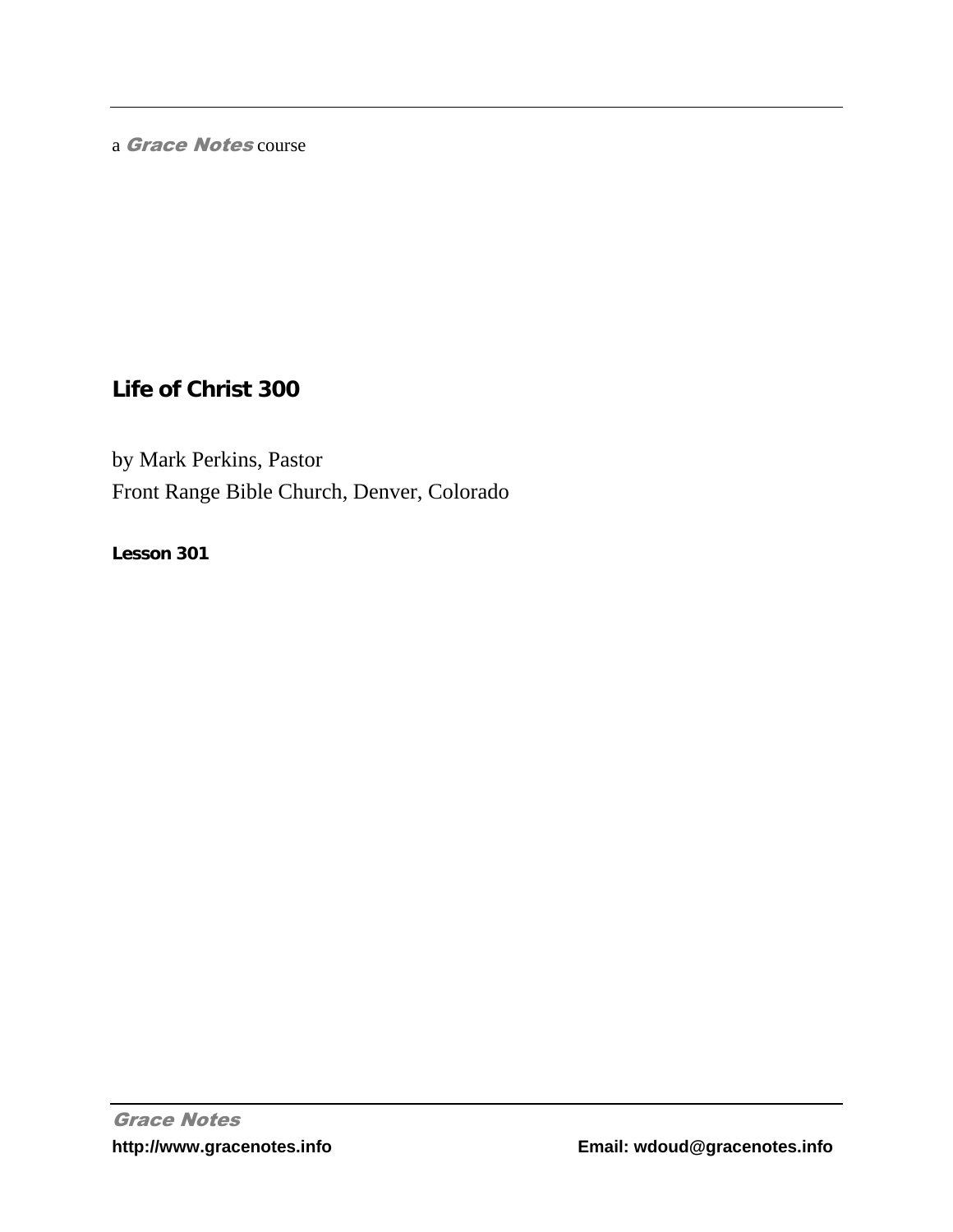## **Life of Christ 301**

### **Course Outline**

This course is composed of 10 lessons, each consisting of articles from Pastor Mark Perkins' teaching at Front Range Bible Church in Denver, Colorado.

Pastor Perkins has a BA in Bible Literature from Azusa Pacific University and a Master's degree in New Testament from Talbot Theological Seminary. He served for five years in the Army National Guard as a Cavalry Scout and Fire Direction Controller. He was ordained as a Pastor at Berachah Church in Houston, Texas; and he has been the Pastor of Front Range Bible Church since 1988.

| Lesson 301 | The Sinful Woman Forgiven         |
|------------|-----------------------------------|
|            | The Women's Auxiliary             |
| Lesson 302 | <b>Christ Casting Out Demons</b>  |
|            | The Demand for a Sign Refused     |
| Lesson 303 | Jesus' Mother and Brothers        |
|            | Parables, An Introduction         |
|            | Parable of the Sower              |
| Lesson 304 | Parable of the Seed               |
|            | Parable of the Tares              |
|            | Parable of the Mustard Seed       |
| Lesson 305 | The Remaining Parables            |
|            | Calming the Storm                 |
| Lesson 306 | The Demons and the Swine          |
|            | The Healing of Jairus' Daughter   |
| Lesson 307 | <b>Healing Incidents</b>          |
|            | Christ Returns to Nazareth        |
|            | The Final Galilean Ministry       |
| Lesson 308 | The Commissioning of the Twelve   |
| Lesson 309 | Herod and John the Baptist        |
| Lesson 310 | The Beheading of John the Baptist |
|            | Jesus' Withdrawal from Galilee    |
|            | The Feeding of the Five Thousand  |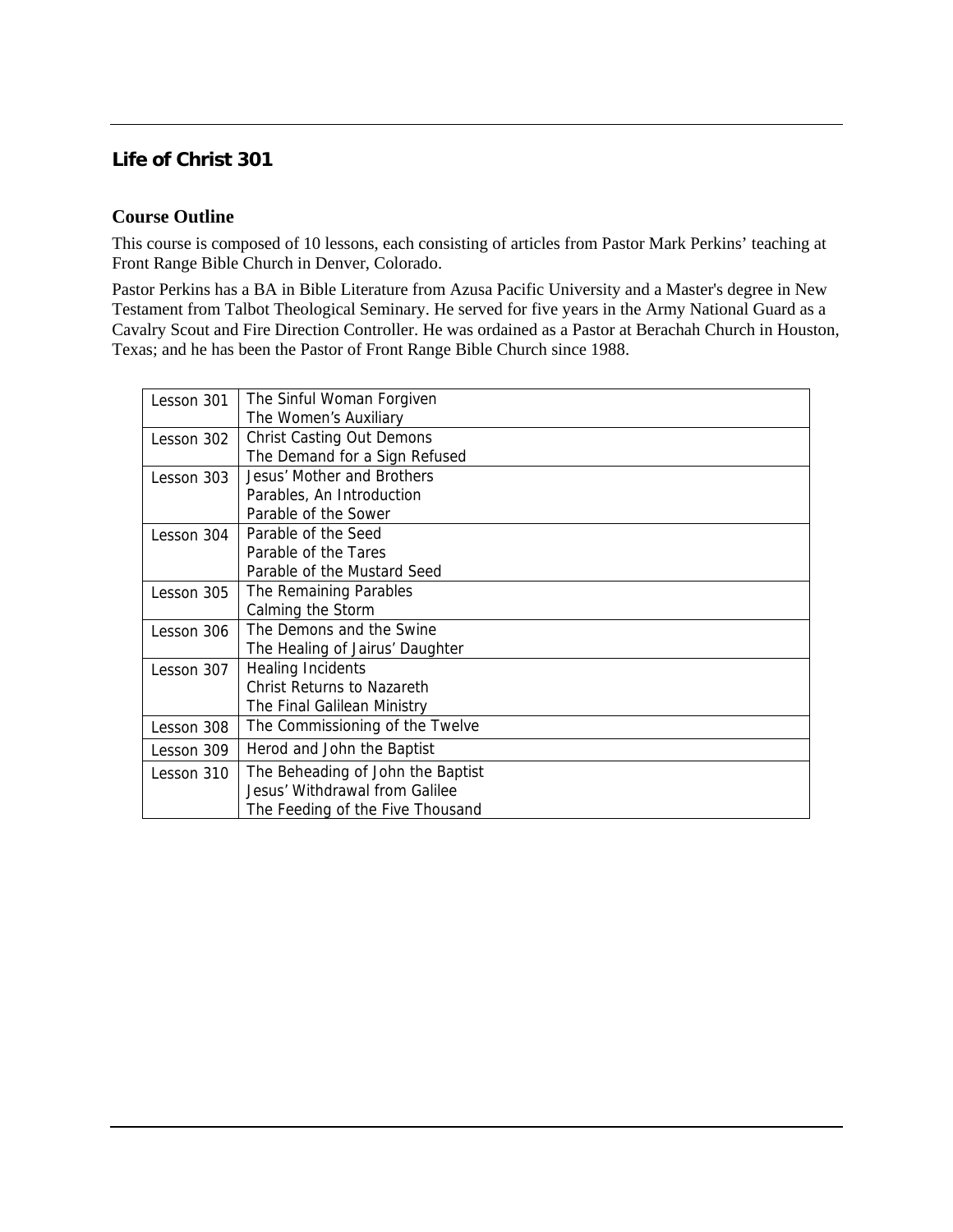### **Contents**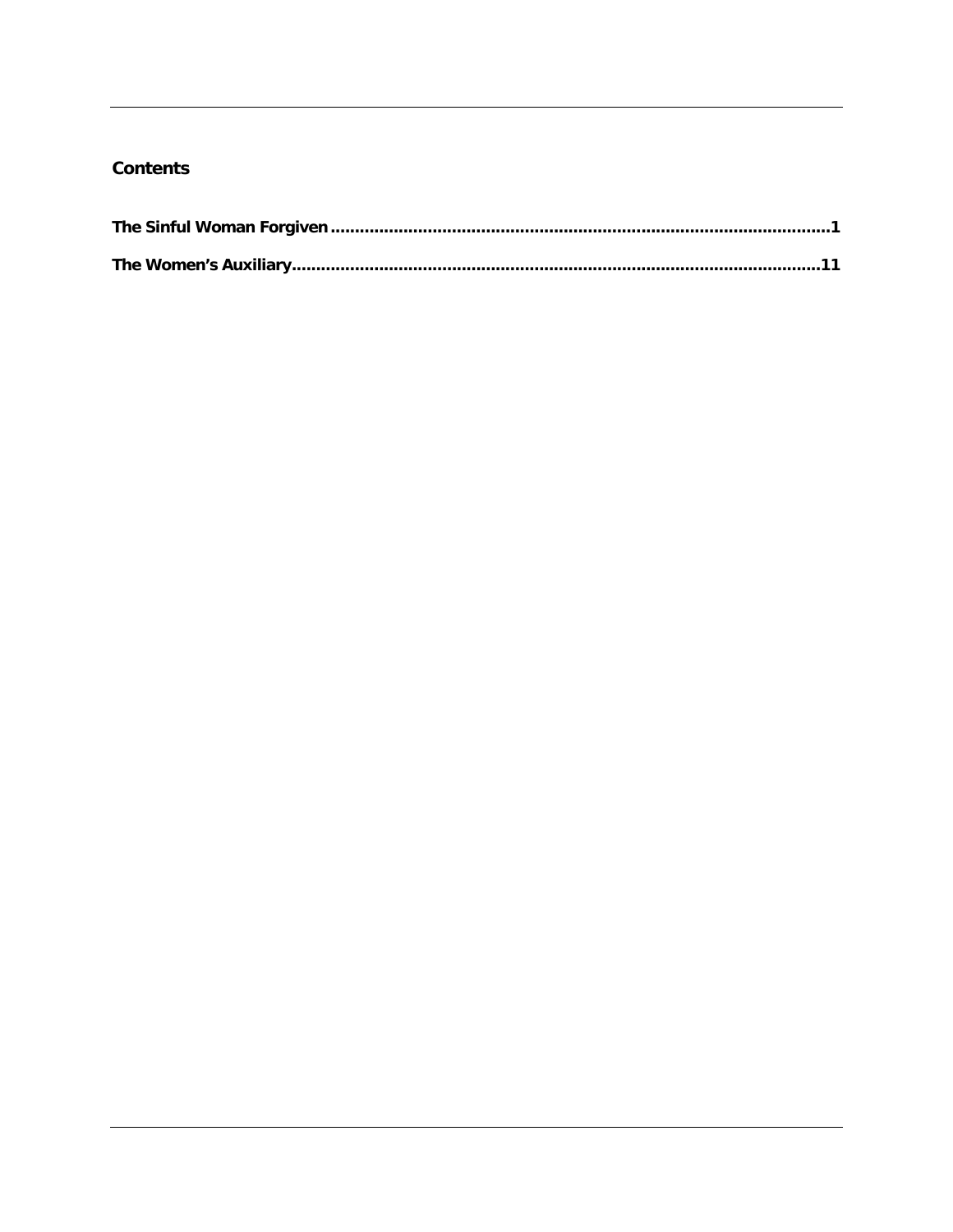#### <span id="page-3-0"></span>**The Sinful Woman Forgiven**

#### Luke 7:36-50

Translation: "(36) But one of the Pharisees kept on asking Him that He might eat with him, and entering into the house of the Pharisee He sat down. (37) And behold a sinful woman who was in the city, and after being sure that He was reclining in the house of the Pharisee, after buying an alabaster jar of perfume (38) and after standing behind at the side of His feet, after crying - she began to wet His feet with tears and with the hair of her head kept on drying off and kissing His feet and anointing with the perfume. (39) And seeing this, the Pharisee who invited Him spoke to Himself, saying, 'If this man were a prophet, he would have known all along who and what kind this woman is who touches Him, that she is a sinner.' (40) And after formulating an answer, Jesus said to him, 'Simon, I have something to say to you.' And he replied, 'Teacher, speak.' (41) There were two debtors for a certain moneylender, one who owed five hundred denarii, and the other fifty. (42) Not being able to pay him back, he gave grace to them both. Therefore who of them loved him more? (43) After formulating an answer, Simon said, 'I take it that the one to whom he forgave more.' And He said to him, 'You judge rightly.' (44) And after turning toward the woman, He said to Simon, 'See this woman? I entered into your house, you gave me no water for my feet! But she wet my feet with tears, and wiped them with her hair. (45) You gave Me no kiss; but she from when I entered did not stop kissing My feet. (46) You did not anoint Me with oil; but she anointed my feet with perfume. (47) For this thanks I say to you, her many sins have been forgiven, so she loved much, and to him who is forgiven little, loves little.' (48) And He said to her, 'Your sins have been forgiven.' (49) And those who were reclining at the table with Him began to speak among themselves, 'Who is this man who even forgives sins?' (50) And He said to the woman, 'Your faith has saved you, go in peace."

Outline:

The Setting, v.36.

The Incident of the Sinful Woman, vv.37-38.

The Response of the Pharisee, v.39. The Response in Turn of Christ, vv.40-48. Christ gets Simon's attention, v.40. The parable and the question, vv.41-42. The answer of Simon and approval of Christ, v.43. Christ's reproof of Simon, vv.44-47. No water, v.44. No kiss, v.45. No anointing, v.46. No love, v.47. Christ's affirmation of forgiveness to the woman, v.48. The response of the Pharisees present, v.49. Christ's reply to the woman, v.50.

II. Exposition.

The setting of this incident is given by Luke in verse one. "But one of the Pharisees asked Him that He might eat with him, and entering into the house of the Pharisee He sat down."

Since the Sermon on the Mount, there has been:

The healing of the centurion's servant.

The raising of the widow's son at Nain.

The sermon on the fall of John the Baptist.

The woes upon Bethsaida and Chorazin and Capernaum, including the yoke of Christ.

So it cannot have been too long a time since that momentous presentation of the kingdom. Perhaps two or three weeks, perhaps a little more or less.

Having just given the rebellious Jews of Northern Galilee one more shot at responding to His kingdom offer, Christ finds Himself the guest of a Pharisee.

This is Simon, an unknown Pharisee, probably of Galilean origin. The invitation is likely in response to Christ's woes upon the cities of Northern Galilee, and the offer of His kingdom yoke to those people. You could bet that the Pharisee has some kind of agenda.

The imperfect active verb EROTA indicates that this Pharisee was insistent about Christ being his guest at table.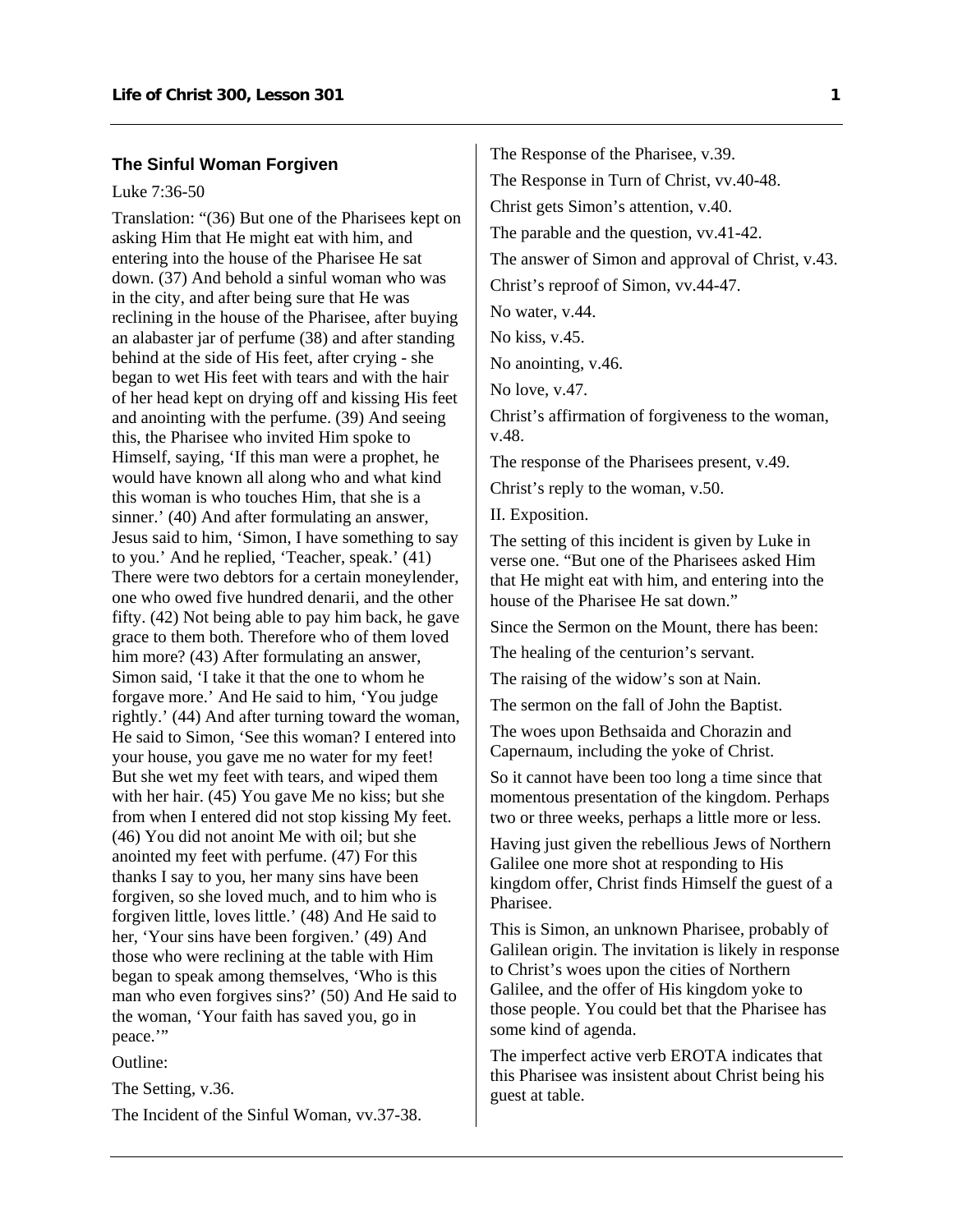TIS TON PHARISAION tells us that the Pharisee is unknown; that is the function of the indefinite pronoun TIS. Luke was unable to put a positive I.D. on the man even though he has a name: Simon. Joseph of Arimathea and Nicodemus are the only other two Pharisees for whom we have names.

So Christ enters and sits down - there is no indication that the meal has even begun before what happens next.

Verses Thirty Seven and Thirty Eight record the actions of a certain sinful woman: "(37) And behold a sinful woman who was in the city, and... after being sure that He was reclining in the house of the Pharisee, after buying an alabaster jar of perfume (38) and after standing behind at the side of His feet, after crying - she began to wet His feet with tears and with the hair of her head kept on drying off and kissing His feet and anointing with the perfume."

He sets it up so that the woman is in the same town, and she makes ready a list of things she must do to go see this Messiah.

The real drama lies in the tears of this woman, and Luke saves that for the end - because this is a truly remarkable woman, and a truly remarkable incident.

So there is a real sentence her that goes: "And behold a sinful woman who was in the city, and she began to wet His feet, etc."

But in between the giving of her location and the depiction of her actions with Christ is her deliberations and actions and emotions. These are all portrayed by aorist participles in the Greek, which have been translated "after..."

Luke employs the imperative verb IDOU to catch the attention of his readers. It is translated 'Behold.

This woman is given the descriptive adjective HAMARTOLOS. She is a sinner. Well this is not just a 'welcome to the club' kind of sinfulness. We are all sinners, and Luke knows that. But she is a sinner in some more spectacular way.

The category of sin is tactfully and respectfully left indistinct by Luke, even though his record of Simon's words later in the passage gives a stronger clue.

Because of Simon's leering portrayal in verse 39, it is apparent that this whole deal has something to do with immorality.

Immoral, yes; a prostitute maybe. But immorality is the category of sin that separates this woman from her society.

First, she makes sure that Christ is reclining at this Pharisee's house.

This is indicated by the aorist participle EPIGNOUSA. EPIGINOSKO is a verb which means 'full knowledge.'

Here, she makes sure that Christ is at the place where He is rumored to be. When Christ entered any place, rumors would fly and people were talking wherever He went.

Making sure would mean either she sent someone, or more likely she checked by herself.

The second thing she did was to buy an alabaster vial of perfume.

The aorist participle KOMISASA depicts her buying this vial. Apparently there was a source near the home of the Pharisee.

An alabaster jar was an expensive container of crystalline gypsum.

MUROU is perfume; and perfume in the ancient world had three different functions:

(1) Medicinal - as a function of hygiene, the perfumes of the ancient world were based in vegetable and animal fat. Because of the dry climate of the ancient near east, these perfumes were used as lotions to keep the skin and hair from becoming too dry.

(2) Cosmetics - the perfumes of the ancient world were used as deodorants, or at least as masks for body odors; also, certain perfumes were employed as mouthwashes. In burial the perfume had a cosmetic function in masking the smell of decay. Perfumes were employed in love-making, as an additional treat to the senses. The Song of Solomon confirms this several times. Perfume was also applied to clothes and even furniture.

(3) Religion - anointing and incense were a part of religion; in works, trying to please God with a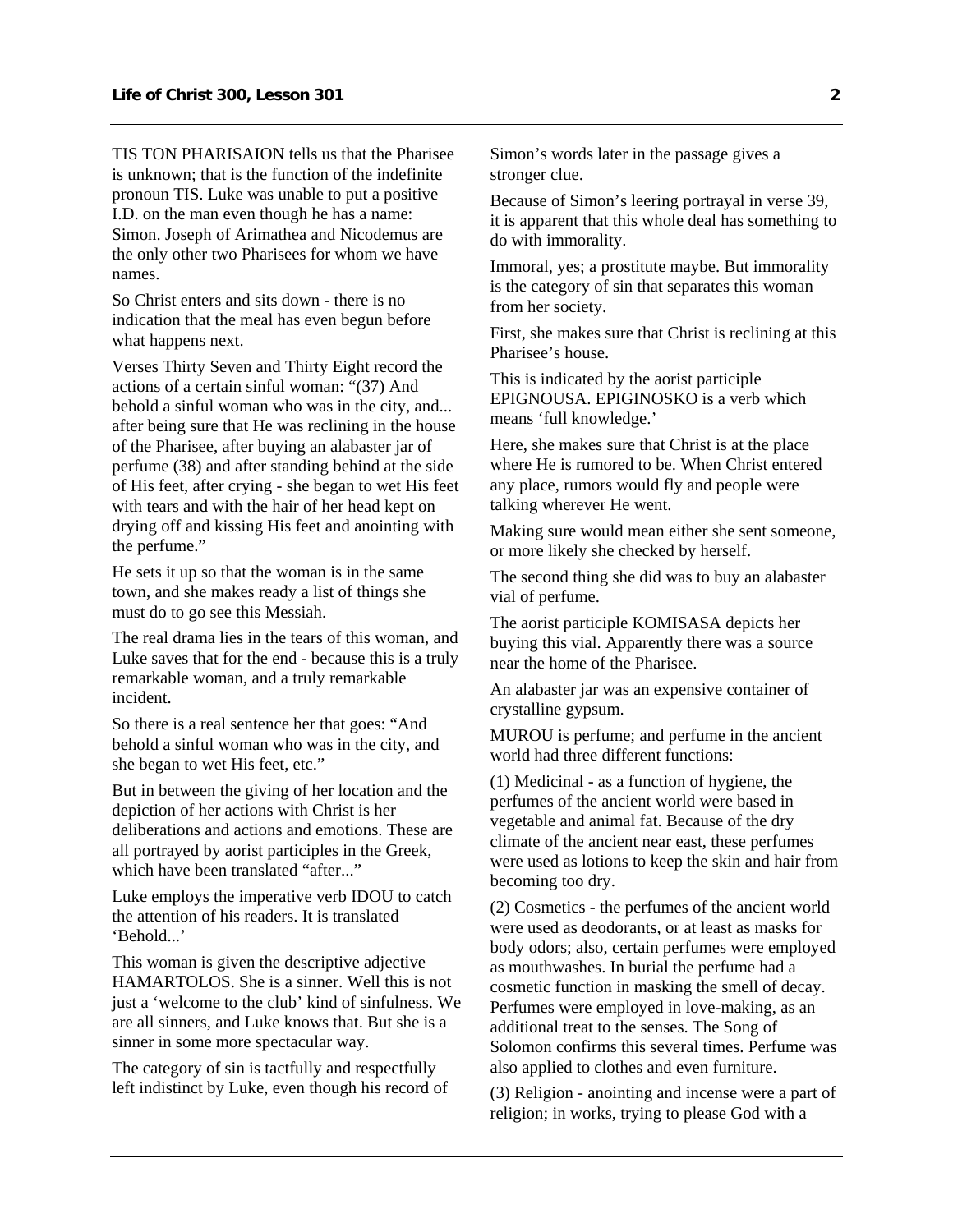pleasant scent; in grace, representing the fragrance of righteousness going up to God.

So this sinful woman has a plan that includes expensive perfume; normally one would consider that she had an attempt at seduction on her mind. That she was going to give some sort of sensual temptation to our Lord.

So now she has apparently entered the house and is standing behind Christ and to His side. This description is given with the words: STASA OPISO PARA TOUS PODAS AUTOU.

STASA is the aorist participle from HISTEMI. It is translated, 'after standing'

The preposition OPISO places the woman behind Christ as He reclines; the additional preposition describes her as PARA, at His side. So if you can imagine Christ laying on His side, facing the low table of the Pharisee's house, and the woman behind Him at the side of His feet - TOUS PODAS AUTOU.

The final part of the setup comes from the aorist participle KLAIOUSA, which means to cry.

This verb KLAIO is fairly equivalent to our 'crying,' and it indicates some vocalization of grief or emotion, but not to the point of ecstatic wailing.

This came with tears, and this woman finds herself full of emotion

And there is more than one possibility for her tears. Either:

She is a sinner in the presence of righteousness, and she has found herself helpless; or:

She is a sinner who has found forgiveness, and these are tears of thankfulness.

Verse 47 answers the query: "...her many sins have been forgiven, so she loved much."

This woman is shedding tears of thankfulness. At some time in the past, she has realized the atoning work that this Messiah will do, and she believed.

Verse 50 confirms that she has already believed: "Your faith has saved you, go in peace."

So here is a premeditated act of worship from a woman who is a new believer.

But Luke still classifies her as a sinful woman. This also can have two possibilities.

(1) That she is still functioning under her sin nature, or:

(2) That the classification is difficult to shake.

But she is here at least in fellowship to give these acts of legitimate thanksgiving to Christ, so it is likely the latter. Luke gives the designation so that we can understand the response of the Pharisee.

10. The woman began to wet His feet - with the tears of her crying.

TOIS DAKRUSIN more properly goes with the sentence which follows, so that it should be 'she began to wet His feet with tears.'

She would only do this in order to wash the feet of our Lord.

Foot washing was a common thing in the ancient near east, thanks to the custom of wearing sandals, and the general dustiness of the land.

The feet were most often the dirtiest part of the body due to this, and so it was common courtesy to provide for the washing of the feet.

It would also become a metaphor for confession and forgiveness. When Christ washes the feet of His disciples in John 13, He teaches them something very important about the doctrine of fellowship, and it is on account of the actions of this woman that He does so.

11. Next there are three verbs in the imperfect tense; the imperfect tense portrays continuous action in the past.

EXEMASSEN means to wipe. She wiped His feet with the hair of her head. The idea is that she is crying continuously, and wiping continuously. There was no need for water.

KATEPHILEI means to kiss. She not only wiped His feet, but kissed them as well. This represents great humility indeed.

ELEIPHEN means to anoint. She was continuously anointing Christ's feet with the MURON, perfuming them rubbing them smooth. This is the medicinal function of this oily perfume.

This woman is performing a most humble service for our Lord, and doing it in such as way as to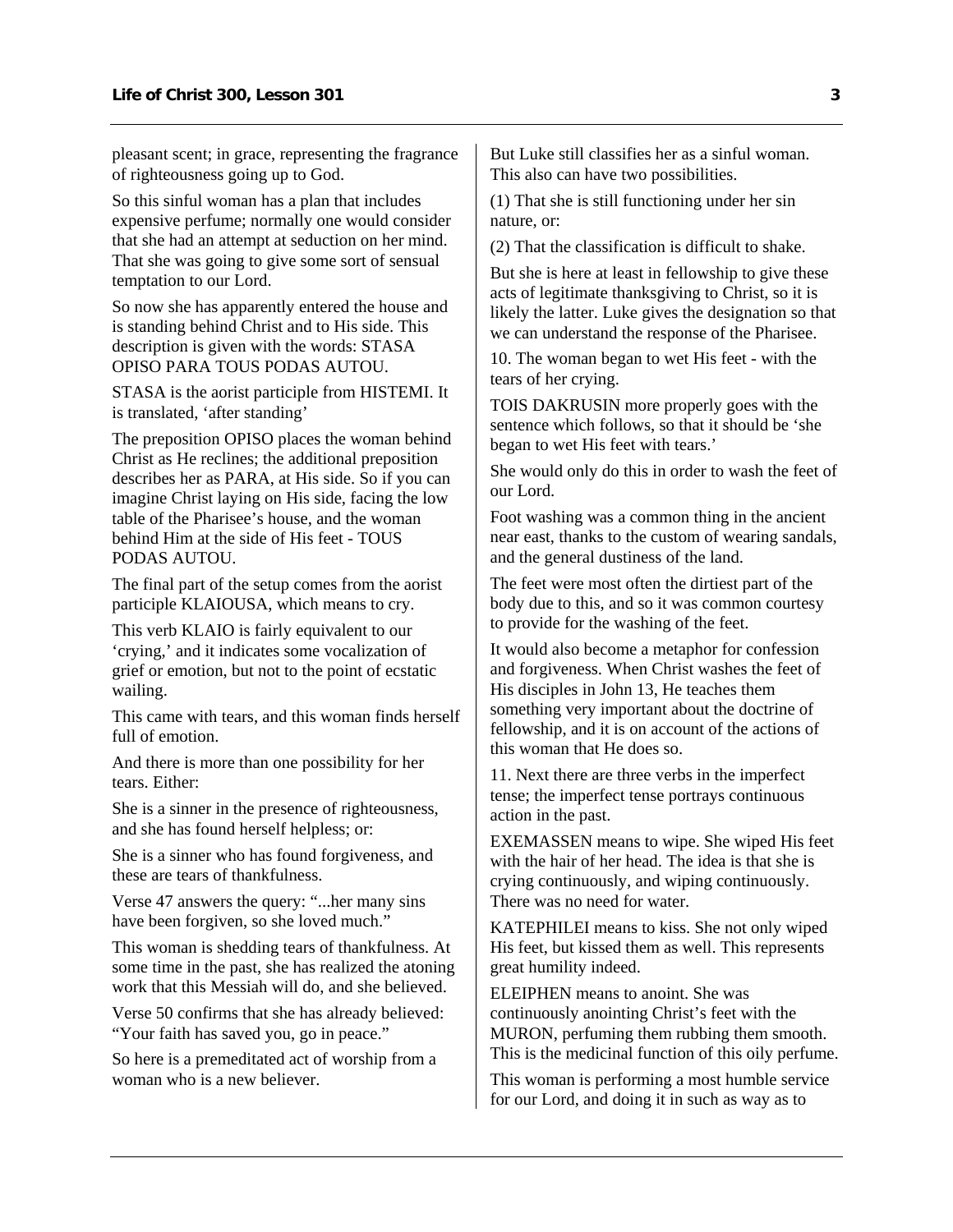demonstrate her thankfulness for what He will do for her.

She understands that she is forgiven; and she has had faith in the atoning work of the Messiah, yet to be done.

She knows of the suffering Messiah of Psalm 22 and Isaiah 53. She knows that this man will suffer greatly on her behalf, and that she has a great debt that she can never repay. Isaiah 53 defines what the Messiah will do regarding sin; Psalm 22 defines the how.

Since she has already believed and received forgiveness, the woman is not attempting to propagate some system of works onto Christ.

And these things that she does are humble works; they are stunning in that regard. Washing someone else's feet is the work of a slave.

This went on for some time, and Christ made no attempt to stop this woman from her efforts. And so Simon the Pharisee could contain himself no longer.

The thirty ninth verse contains that comment: "And seeing this, the Pharisee who invited Him spoke to Himself, saying, 'If this man were a prophet, he would have known all along time who and what kind this woman is who touches Him, that she is a sinner.'

Simon the Pharisee speaks to himself, EIPEN EN HEAUTO. Now, he still spoke out loud, but his comment was directed at himself.

The comment itself is a leering one:

The conditional particle EI functions here to introduce the Pharisee's judgmental attitude against Christ.

This is a perfect example of a second class condition, which is the contrary to fact conditional sentence in the Greek.

So the protasis is "If this man were a prophet." But it assumes that this is untrue. Although we know Christ is a prophet, the Pharisee does not think so.

Now there is more. The Pharisee apparently invited Christ into his house to test whether he was a prophet. But this is bogus in itself, for our Lord is the Messiah, and therefore as John the Baptist said, He is much more than a prophet.

The apodosis, or second half of the conditional sentence tells us why Simon has judged harshly against Jesus.

He would have known - EGINOSKEN, the imperfect active indicative of GINOSKO. Really, he would have known all along.

He would have known all along TIS KAI POTAPE HE GUNE HETIS HAPTETAI AUTOU. Who and what kind the woman who touches Him.

(1) POTAPE is a relative pronoun of quality: it denotes usually good quality, but here undermines the morality of this woman.

(2) HAPTETAI is to touch, but it is a sensual word. It means to touch a flint so as to make a spark. To touch fire to kindling in order to bring a flame to light. In the world of touching, it means to touch the skin in a sensual manner.

So Simon identifies this woman as a sinner, and assumes that in spite of all the crying and tears she is touching Christ so as to bring about arousal.

And looking at Christ, he has to wonder why Christ has not brought this supposedly erotic encounter to a halt; so all this goes through the mind of this Pharisee as he witnesses one of the most tender moments in the life of Christ.

And so in the fortieth verse, Christ must reply to this horrible and callused accusation: " And after formulating an answer, Jesus said to him, 'Simon, I have something to say to you.' And he replied, 'Teacher, speak.'"

The aorist participle APOKRITHEIS shows that Christ thought about this callused comment of Simon's. 'After formulating an answer.'

And then He speaks - I have something to say to you. Simon must be a brave man, a Pharisee used to getting his way in debate, and confident of his judgment even now, for he replies, 'Teacher, speak.'

He employs the term of respect to Christ, DIDASKALE. RABBI in the Hebrew. Although he has graded Christ down from Messiah to prophet, and then again from prophet to teacher, the Pharisee still has a kind of respect for Jesus.

The scathing statement of Christ comes out over the next several verses. First is a short parable: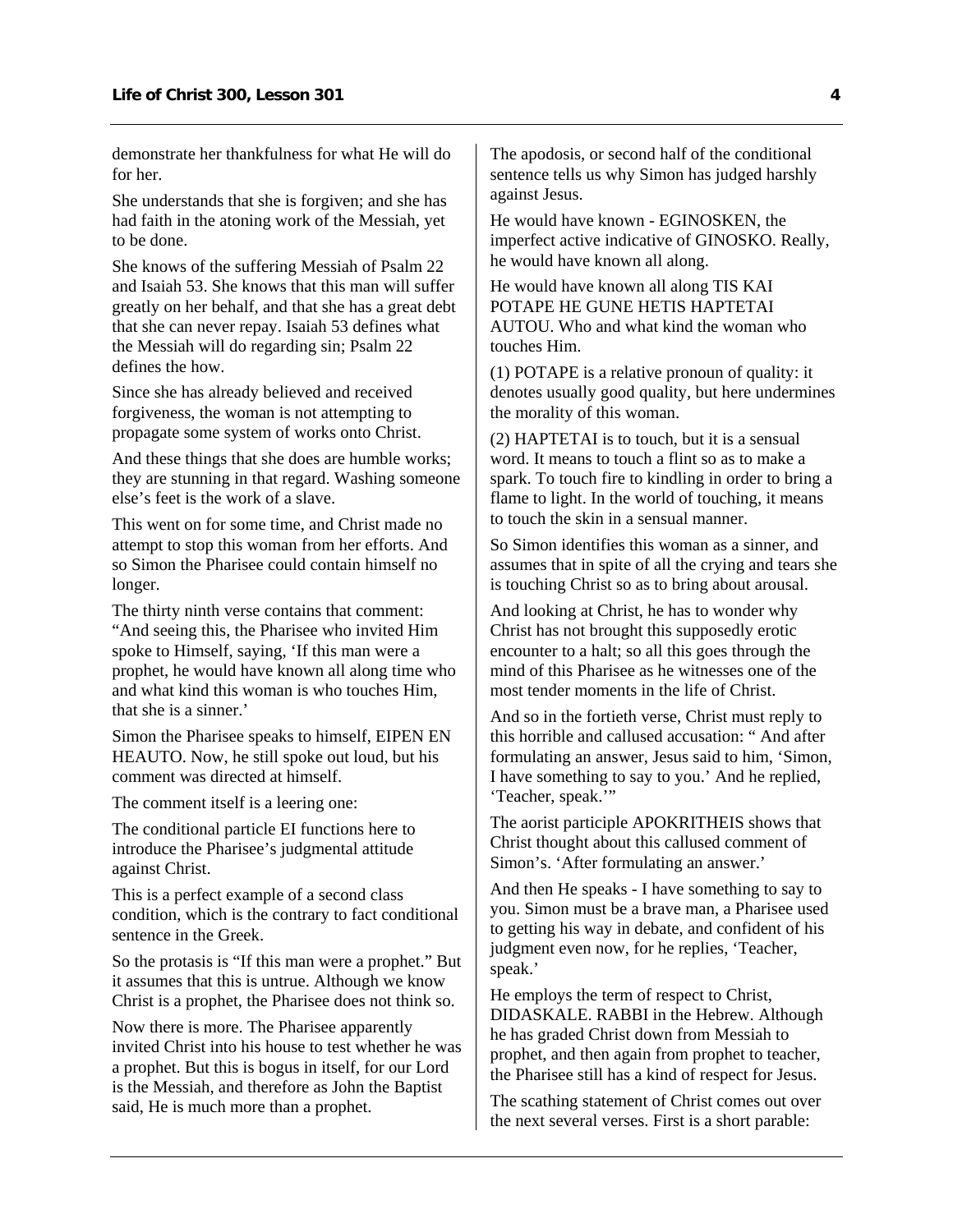"(41) There were two debtors for a certain moneylender, one who owed five hundred denarii, and the other fifty. (42) Not being able to pay him back, he gave grace to them both. Therefore who of them loved him more?"

This parable is designed to teach Simon a principle that only a Pharisee could appreciate.

A Pharisee would not consider himself much of a sinner, since all of his efforts were funneled into upholding the Law of Moses.

The debtor who owed five hundred denarii (a denarius was a day's wage) would be the sinful woman in their presence.

The debtor who owed just fifty denarii would be Simon the Pharisee.

God is the moneylender. Neither debtor is able to pay the debt, but one has a greater debt than the other.

The word translated 'forgave in the NASB is actually ECHARISATO - to 'give grace.' This parable definitely stays faithful to the doctrine of total depravity. Neither is able to pay the moneylender, so in one sense it doesn't matter what the debts are. All we are like sheep who have gone astray... All have sinned and fall short of the glory of God!

But the sinner with the greater debt likely has an even great appreciation for the gracious attitude of the moneylender.

And this is the woman who is before them now. She had a great debt of the soul to pay to this man before her, and she knew the terrible price He would pay for her debt.

The question at the end is directed toward Simon.

Simon's answer comes in verse 43: "After formulating an answer, Simon said, 'I take it that the one to whom he forgave more.' And He said to him, 'You judge rightly.'"

The answer may be a little bit defensive, because the verb HUPOLAMBANO means 'I take it...' This is not unlike our English idiom.

When someone gives a real obvious hint like holding out the car keys before you and jingling them, you often would say: "I take it that you want me to start the car."

So Simon provides the obvious answer - and Christ says simply: 'You judge rightly.' There is kind of a laconic phrasing to Christ's summary, because He is just about to lambaste this man with a barrage of comments on his hospitality.

And even though what is to follow compares the man's hospitality with that of the sinful woman's, it is really about something else.

It is going to be: "Here you are judging this woman and judging Me at the same time, but I want you to know that she has the greater love for God!"

"(44) And after turning toward the woman, He said to Simon, 'See this woman? I entered into your house, you gave me no water for my feet! But she wet my feet with tears, and wiped them with her hair. (45) You gave Me no kiss; but she from when I entered did not stop kissing My feet. (46) You did not anoint Me with oil; but she anointed my feet with perfume."

The aorist participle STRAPHEIS describes to us that Christ rolled over, away from the table and toward the woman. And while Christ is turned toward the woman, He speaks to Simon.

Then Christ demonstrates verbally toward the woman; perhaps there is a gesture as well. "See this woman?"

The woman has done three things that Simon has not; offered three courtesies that this high-falutin' religious official has not. Christ lists them as an imprecation against the courtesy of this judgmental man, and to teach him the meaning of forgiveness.

The sinful woman has accepted Christ with accuracy; the Pharisee has taken Christ down two notches to 'teacher.' He is the Messiah, greater than a prophet. And He is a prophet, greater than any teacher.

Take this in the right way, but you must always accept God for Who He is. The woman had an accurate take on the Messiah, especially the suffering Messiah.

God is perfect and infinite; He is living and three persons. God is omnipresent, omniscient, and omnipotent. He has perfect righteousness and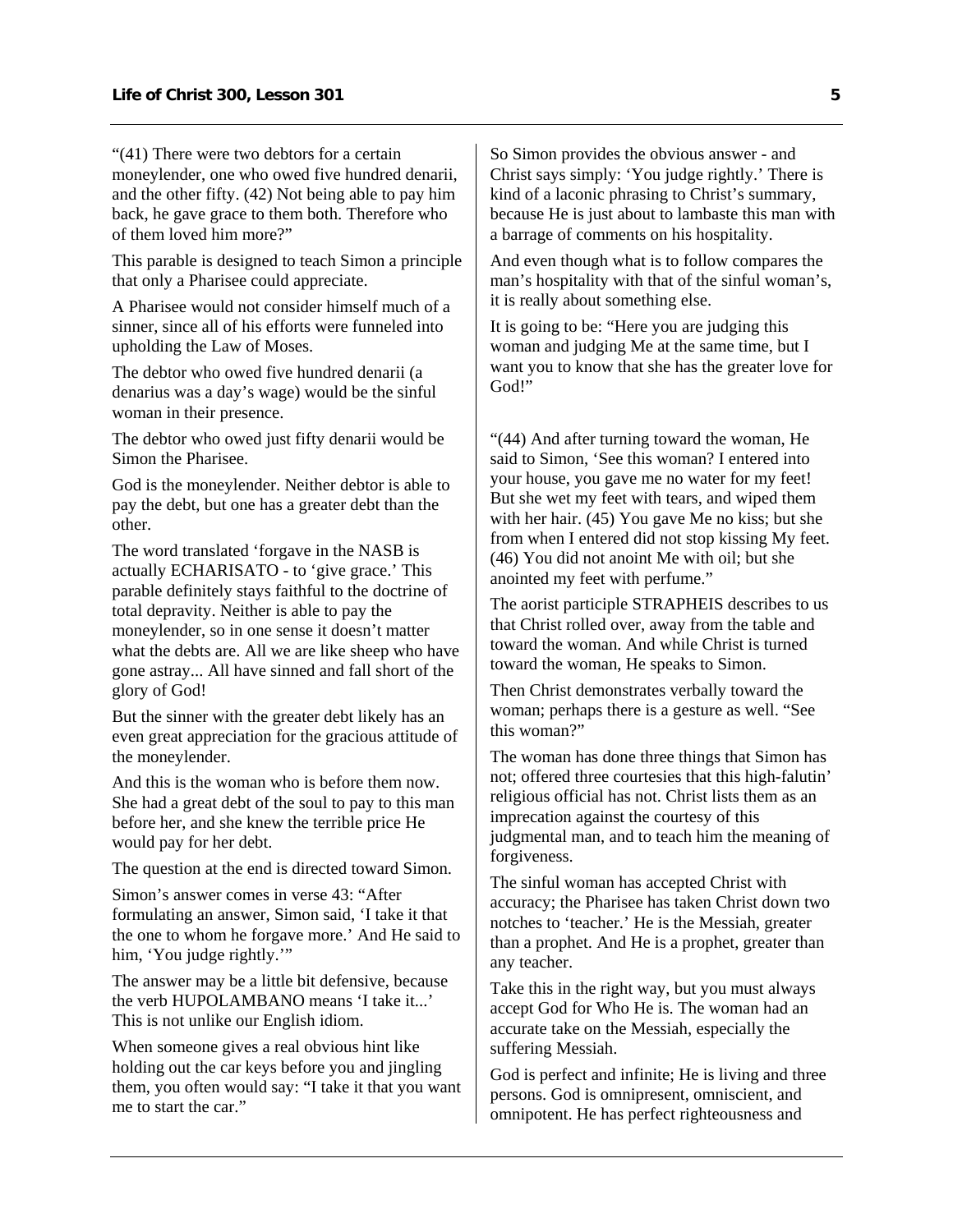love; perfect grace and order; perfect willpower and He never changes; He has perfect integrity of communication.

And Christ was and is God. He is not just any prophet; and certainly not just any teacher. He is more than a teacher or a prophet, for He is the Son of God and Savior of the world; King of kings and Lord of lords. And all of His words are Wisdom.

By showing Christ this great courtesy, the sinful woman has loved Christ with accuracy. And for this, Christ lauds her as someone who truly loves Him. And this is, of course, the plan of God for all sentient creatures.

The greatest commandment is to love God with everything that you have; and this woman fulfilled that ideal magnificently - adulteress, prostitute, or whatever.

10. In Christ, it does not ever matter what you have been; it matters what He is. Christianity is not subjective, but objective - it concentrates on God. It is worship with accuracy and even with detail.

11. Now this woman had no great complex of doctrine in her soul, either. She was doing this humble service for Christ because that is what she had, and she is giving her widow's mite in a way.

12. Her small offering is given in love and in understanding the doctrine of forgiveness; and this small act is also a legitimate offering of worship. This action, these tears - they are as worshipful as any great hymn or prayer of doctrine.

13. Her capacity for worship was indeed limited, but at least she is exhibiting a vitality based on her understanding of one thing. And that is good.

14. This demonstrates the value and importance of having a vital spiritual life before God, no matter what doctrinal resources you might have.

15. This Pharisee, Simon by name, had failed to pay even the slightest respect to Christ - he had failed to give him even the commonest courtesy of the day.

16. It is as though Christ were in the same class as this woman, at least to Simon. But even if a prostitute were in your house (for some legitimate reason), you would still show her some small form of courtesy.

17. But Simon treats Christ with the respect that he would treat a salesman or a telemarketer or even a prostitute. Really, with no respect at all.

18. And here this woman gives Christ courtesy and it is not even her house! She walks in and realizes that a discourtesy has been done to her savior, and so she takes care of it without even a glance at the master of the house. She does Simon's job in an utterly humble way, and now he treats her like this.

Verses Forty Seven and Forty Eight turn the attention of the narrative back to the sinful woman. "(47) About which grace I say to you, her many sins have been forgiven, so she loved much, and to him who is forgiven little, loves little.' (48) And He said to her, 'Your sins have been forgiven."

The first phrase of verse 47 is HOU CHARIN LEGO SOI.

The relative pronoun HOU picks up something that has been previously mentioned and brings it forward so that it is related to the current sentence. Here it is translated 'about which...'

The noun CHARIN is in the accusative case, and it completes the thought of the relative pronoun.

(1) This is the grace of God, as it applied to the woman.

(2) It is the salvation grace of the cross of Jesus Christ.

And then the verb LEGO and pronoun object SOI finish it off, "I say to you."

The second phrase is APHEONTAI HAI HAMARTIAI AUTES HAI POLLAI.

The most important part of the phrase is the verb, which is first.

(1) It is the perfect passive indicative verb meaning to 'forgive.' But here understand the grammar of grace.

(2) The perfect tense gives the portrayal of an action that was accomplished in the past, with lasting results - sometimes even everlasting results.

(a) The sins of the woman are forgiven. In fact, they are forgiven forever, due to the work of Christ.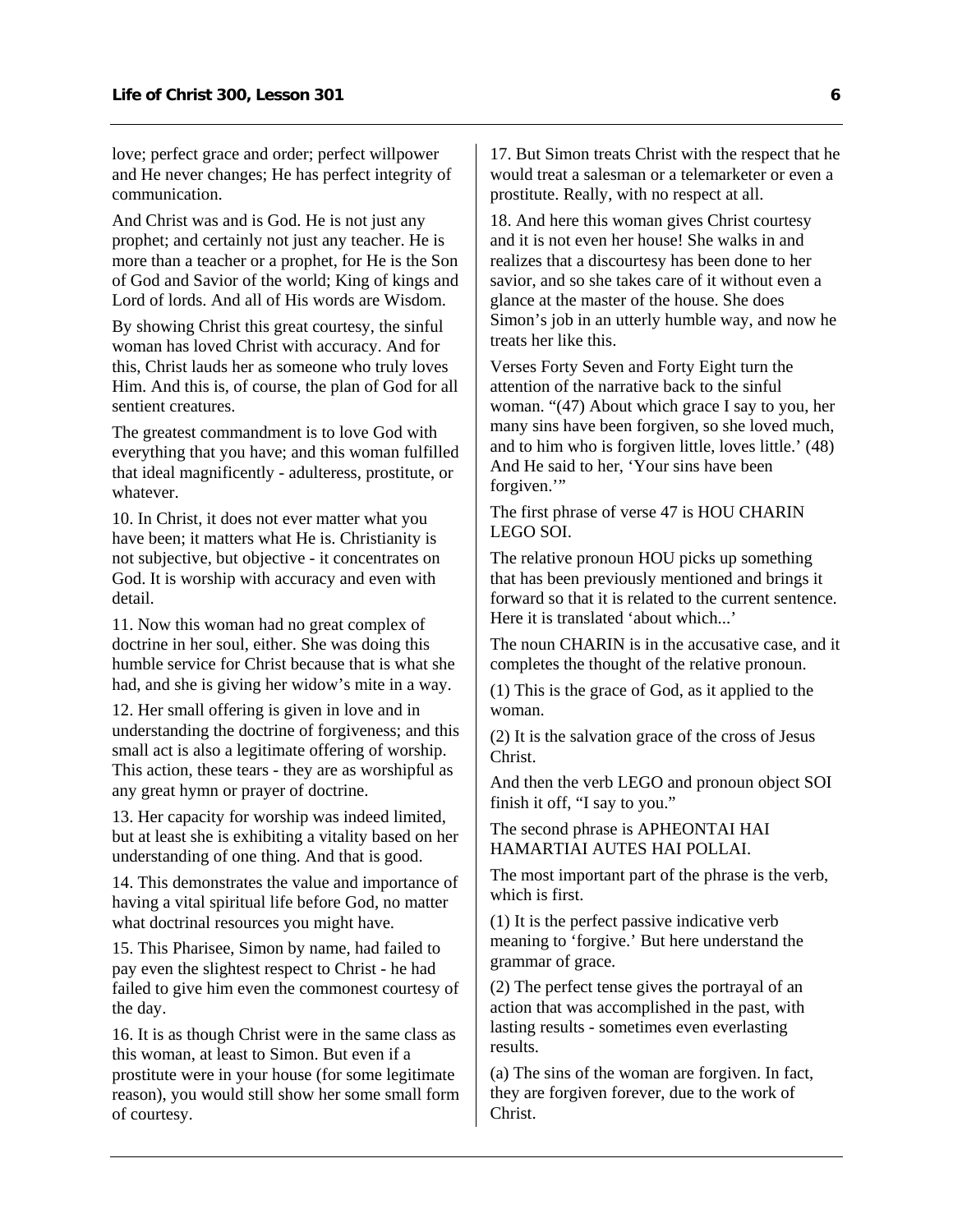(b) The saving nature of Christ's substitutionary death accomplishes forgiveness once for all. It is a perfect and lasting work.

(3) The passive voice indicates that the subject does not produce, but rather receives the action of the verb. Her sins were forgiven by God; she did not produce the forgiveness by herself.

(4) The indicative tells us that this is an absolute reality. It is not hypothetical in any sense. The forgiveness is real.

The rest of it is just the subject of the forgiveness: her many sins. Sins are forgiven.

The conjunction HOTI has an unusual connotation here, and that is result.

The result of the forgiveness of her many sins was her great love.

The verb EGAPESEN with the adjective POLU portrays that very thing.

And this is a gnomic aorist, of sorts, for it gives us a general principle about life: that if you are a spectacular sinner, it is likely that your love for God will be much as well.

It is interesting that Luke employs AGAPAO here, the verb which describes Christian virtue love. This is either love expressed toward virtue, or love expressed virtuously toward that which is not virtuous.

And here is a principle: that the more serious sinners of this world owe a greater debt to God, and when they realize the forgiving of that debt they find it easier to love Him.

The greater the debt, the greater the love is the principle.

This implies that if you have a lesser debt, then it is more difficult for you to love God. But not impossible!

How interesting that the less you have sinned, the more difficult it is for you to love God.

For the requirement for all of us is that we love God with everything that we have, and this is a requirement for all of us. It is just that it is harder for those with a better track record to love God.

So there is an advantage to being a prolific and spectacular sinner. But of course there is no way to get ahead on this if you are already a believer.

Romans 6:1-2 squashes this bug of an idea before it gets out of hand: "(1) What shall we say then? Are we to continue in sin so that grace may increase? (2) May it never be! How shall we who died to sin still live in it?"

In contrast to this, the mundane and part-time sinner does not usually love as much. This portrays a general trend, but of course even the mundane sinner can come to love God just as much as the more achievement oriented one.

The Pharisee is certainly the one here who does not love much at all, as evidenced by his bypass of the simplest conventions of courtesy toward Christ.

He loves Christ no more than he would love the worst of visitors in his house. Christ is not the Messiah to him; He is not even a prophet.

Then Christ gives a reminder to the woman: APHEONTAI SOU HAI HAMARTIAI.

Again the perfect passive indicative verb indicates the final nature of the woman's forgiveness.

That final forgiveness was based on the integrity of God - it was based on the fact that God was good for His word, and that Christ would go to that cross and die for our sins.

Christ had not died yet, but God would be good for His word about the remission of our sins.

This stands as a reminder to her, even though she was already a believer. Remember, this woman walked into this house a believer, and the washing of Christ's feet represented her expression of love for that forgiveness.

So Christ reminds her that her sins have been forgiven - which is important for any believer in Christ to remember, because you are not done sinning just yet, just because you are a Christian.

This reminder is motivational in two ways.

(1) First, as a reminder to resist temptation - by the love of God.

(2) And second, as a reminder to confess - also by the love of God.

"(49) And those who were reclining at the table with Him began to speak among themselves, 'Who is this man who even forgives sins?'"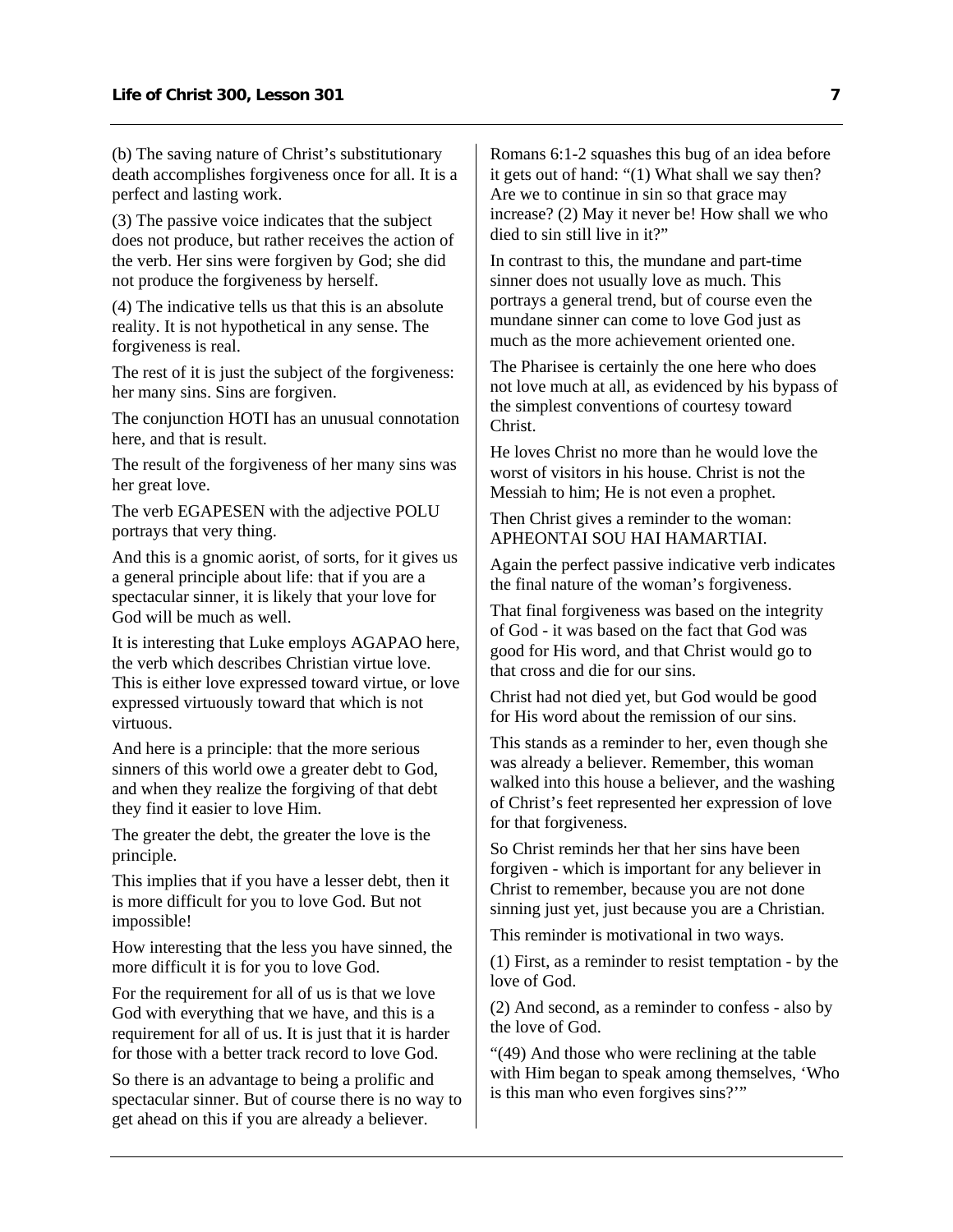The scene shifts briefly back to the men around the table. There are more people at this gathering than just Simon and Christ.

As such, these are likely all Pharisees. This is after Christ has upbraided Simon for his lack of love and lack of courtesy.

This reproof passes through them like a mist, and they hardly notice it. For they hear one thing - that Christ forgives the woman's sins.

In their accurate picture of God, they know that only God can forgive sins. Well, they see this man here before them, passing along the forgiveness of sins to this sinful woman, and they cannot stand it.

For this man cannot be man and God at the same time - that is blasphemy!

So they ignored the fact that Christ had just given reproof to them - they ignored His legitimate authority over them and bickered about a point of theology that they should have known.

They had conditioned themselves to only look for the Messiah that fit their criteria. And Christ's kingdom was far from their own ideals.

So it is not that a man could not be God at all. These Pharisees understood the doctrine of the Messiah well enough.

But rather, it is that this man could not be the Messiah, and so He is a blasphemer.

10. And so this is also a lesson that we can learn to never impute our preconceived ideas into what Scripture has to say - to let the words and the passages speak for themselves.

11. These Pharisees were indeed practicing EISEGESIS, the imputation of prejudice into interpretation.

12. They interpreted the life of Christ according to their preconceived notion of what the Messiah would be like. As a result, they missed Him and His benefits completely.

13. We must always accept God as He is, not as we want Him to be; we must always accept Scripture as it is, not as we want it to be.

"(50) And He said to the woman, 'Your faith has saved you, go in peace."

Christ ends this incident with most appropriate reply of all. It is intended as a contrast to the statement of the Pharisees.

The personal pronoun SOU tells all; it is possessive, in the genitive case. It shows that the faith belonged to her, and to her alone.

The Pharisees had no faith in God or Scripture. Their primary faith was in themselves.

The woman could go in peace, knowing that her faith had a permanent result of salvation. The perfect tense verb SESOKEN establishes this clearly.

The final command is for the woman to go in peace, POREUOU EIS EIRENEN.

There may be a little adjustment we need to make on this, on account of the preposition EIS.

This preposition shows more of an entrance into a state than a status quo.

The verb is a command that shows the earnest desire of Christ - it is a present imperative.

The present imperative concentrates on a command that is to begin right away and continue indefinitely.

So this woman is to go and keep on going in peace. Therefore the command to 'go' is closer to 'live.'

'Live always in peace' would be a fair rendition of this command.

The peace here is most likely a reference to the reconciliation unto God that this woman has most recently experienced. This would be a command to perpetuate the reconciliation by staying in fellowship with God.

This is accomplished naturally through the resistance to temptation, and the confession of sin when failure is encountered.

This is remarkably similar to Romans 5:1: "Therefore having been justified from faith, let us have peace with God through our Lord Jesus Christ<sup>"</sup>

There is a pretty good chance that Paul had heard of this woman, and had this incident in mind when he wrote those important words.

III. A Footnote on Footwashing: John Chapter 13.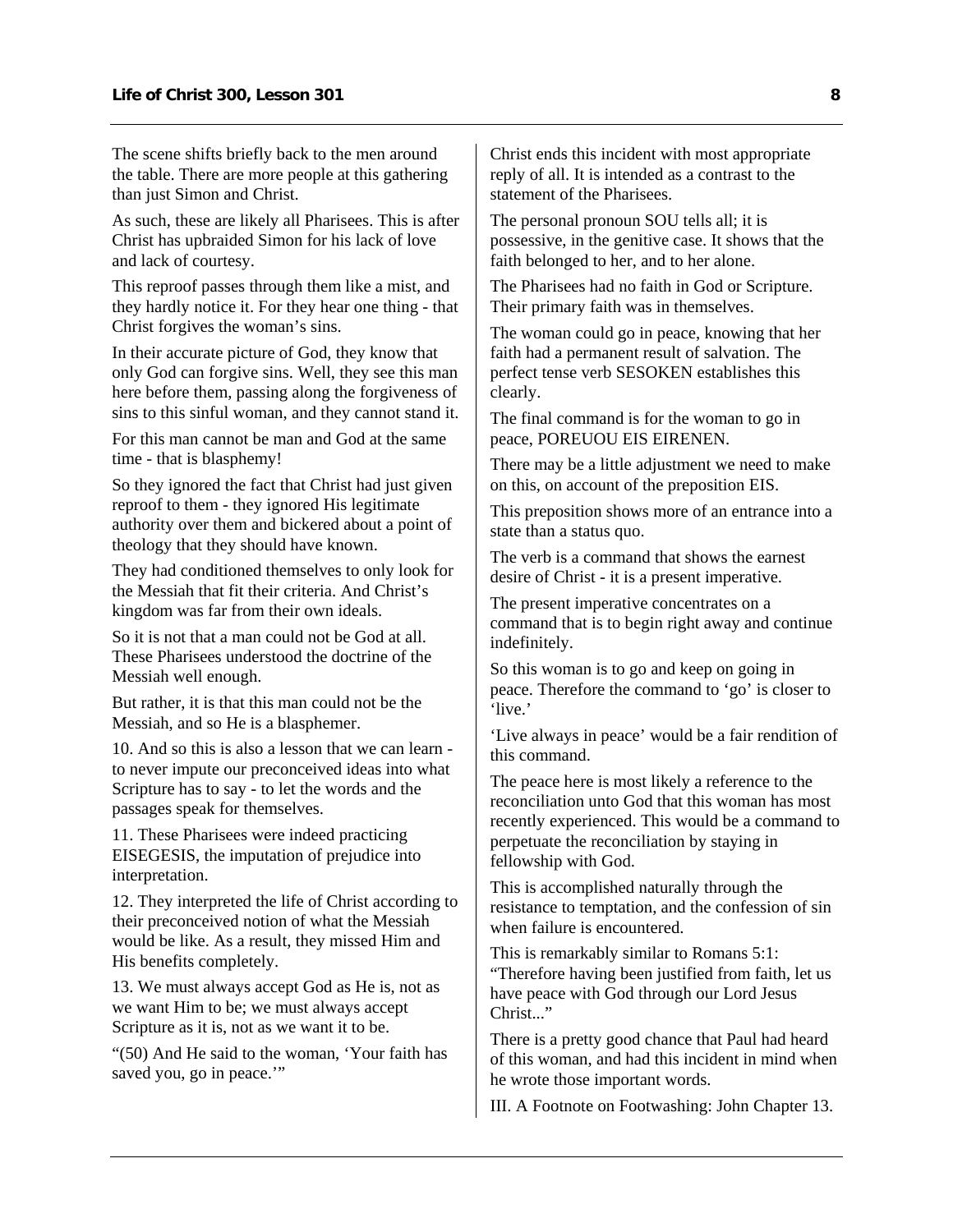Verse One: "Now before the Feast of the Passover, Jesus knowing that His hour had come that He would depart out of this world to the Father, having loved His own who were in the world, He loved them to the end."

This is the introduction to the Last Supper, according to John's account. He provides invaluable information that none of the other gospels contain, including this ceremony, and a very long speech.

The introduction to this foot washing is that Christ knew that He was going to die, and that He loved His own disciples very much. In fact, this foot washing would be a demonstration that Christ loved them to the end.

Verses Two through Four: "(2) During supper, the devil having already put into the heart of Judas Iscariot, the son of Simon, to betray Him, (3) Jesus, knowing that the Father had given all things into His hands, and that He had come forth from God and was going back to God, (4) got up from supper, and laid aside His garments; and taking a towel, He girded Himself."

The wheels were turning for the betrayal of our Lord. Judas, under the demon influence of Satan himself is going to betray Him at any time.

Jesus knew that the Father had given all things into His hands, operated calmly and deliberately in this desperate hour.

God had given Him everything - all authority and power to carry out His mission on earth to the last detail.

This is indeed one of the last details before Christ's return to the Father. He has this ceremony, the last few words to say to the twelve, and again to pray with the three, and then to His duty.

So this is important; and in His mind is a certain woman, a sinner full of love for Him.

Verse Five: "Then He poured water into the basin, and began to wash the disciples' feet and to wipe them with the towel with which He was girded."

This simple ritual, this courtesy done by Christ to His disciples, was the work of a servant or even of a slave.

It must have caught them by surprise, but they were somewhat conditioned to follow His leadership, and not to question what He did. He was, after all, the Messiah.

Christ did not care at all about the dirt and stink on the feet of His disciples. He did not care whether He dirtied His hands by all of that...

Verses Six through Eleven: "(6) So he came to Simon Peter. He said to Him, 'Lord, do You wash my feet?' (7) Jesus answered and said to him, 'What I do you do not realize now, but you will understand hereafter.' (8) Peter said to Him, 'Never shall You wash my feet!' Jesus answered him, 'If I do not wash you, you have no part with Me.' (9) Simon Peter said to Him, 'Lord, then wash not only my feet, but also my hands and my head.' (10) Jesus said to him, 'He who has bathed needs only to wash his feet, but is completely clean; and you are clean, but not all of you.' (11) For He knew the one who was betraying Him; for this reason He said, 'Not all of you are clean.'"

The response of Simon Peter is interesting, because he expects an honest answer. He anticipates neither a yes nor a no. It is a basic Greek question.

Simon Peter is befuddled by this behavior of Christ's!

So Christ gives Simon an honest answer: that he cannot know now what Christ is doing, but soon it will become apparent.

This foot washing is meant to precede Christ's work at the cross. Interesting and intriguing, isn't it?

With all the ballyhoo about the communion ritual, this is one that is never talked about, and never practiced hardly at all. Yet this is on that night that Christ is betrayed, it has a connection with the cross, and it is passed on by Christ as a command. Interesting indeed.

Inexplicably Peter reacts in an emotional way against the action of Christ. Perhaps the way that Christ said META TAUTA that Peter understood it to be the death that Christ had foretold in Matthew 16:21 and many other places.

Peter had a history of wanting to prevent the death of Christ, and in his ignorance, he did not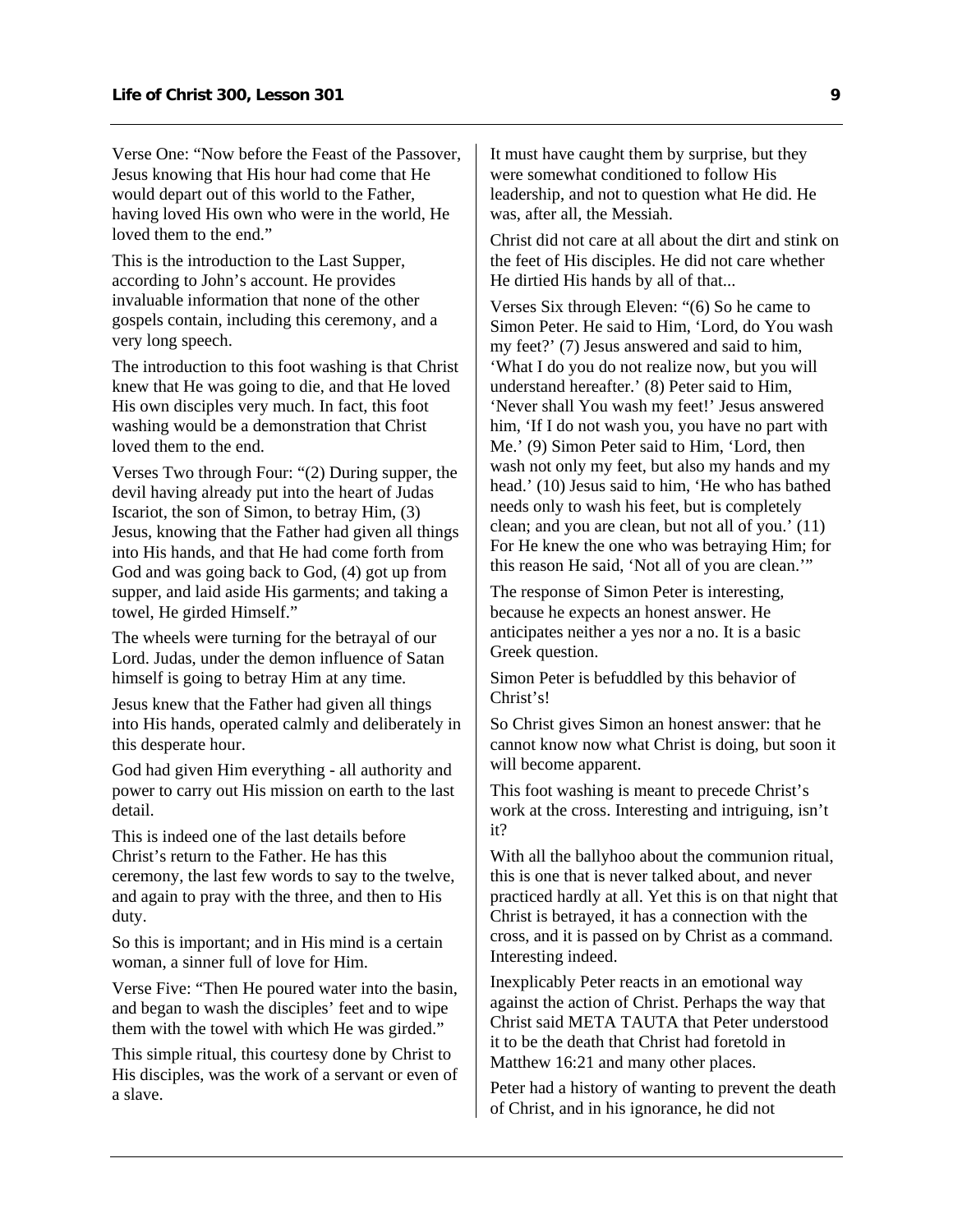understand or refused to understand the necessity of the atonement.

Christ's response to this outburst is concise. Taking part in this footwashing is tantamount to partnership with Christ.

Christ meant this ritual to prepare them for the events of the next day.

10. And then again Peter errs. He goes overboard completely and wants a bath from head to toe from Christ. He was going to miss the significance of the ritual.

11. This ritual was significant in its procedure; it was just the footwashing that was important as a representation of something that was about to occur.

12. The bath would be a representation of salvation; the footwashing a ritual about forgiveness after salvation.

13. Christ wants to highlight post-salvation forgiveness as a precursor to the cross, so that His disciples will understand the necessity of forgiving one another, and that the possibility of that comes from the cross.

14. Indeed, this foot-washing has become a new hand-washing with a twist.

The ritual of hand-washing had been around since the advent of the tabernacle, at least.

At the entrance to the holy place, there stood a copper laver, where the priests would wash their hands.

(1) The copper was highly polished, so that when the priests bent over to wash their hands, they would see their own image there.

(2) This was intended to portray and even initiate self-examination.

(3) So this laver for hand-washing was a physical metaphor for the confession of sin unto God.

This foot-washing of Christ's is similar to an extent. It represents not the vertical confession of hand washing, but rather the horizontal confession of relationships between men.

Christ says that a bath is not necessary; this does not represent salvation. Nor does it represent confession. Rather, it represents forgiveness between men.

But note this detail.

(1) Christ washes His disciples feet to show that He has forgiven them.

(2) It was the reverse with the sinful woman of Luke chapter seven. She washed Christ's feet as a recognition of His atoning work.

(3) Christ wants His disciples to perpetuate this practice so that they will forgive one another based on His work.

(4) But this right here represents forgiveness of post-salvation sin. Post salvation sin was paid for on the cross, just as all pre-salvation sin.

(5) The unlimited atonement extends to our Christian future as much it extends backward to our non-Christian past.

(6) All of it must be forgiven, and that is the nature of unlimited atonement.

(7) Judas is not a believer. Christ knows this. So Judas requires something greater than just the basic forgiveness of Christian sin.

Verses Twelve through Seventeen: "(12) So when He had washed their feet, and taken His garments and reclined at the table again, He said to them, 'Do you know what I have done to you? (13) You call Me Teacher and Lord; and you are right, for so I am. (14) If I then, the Lord and the Teacher, washed your feet, you also ought to wash one another's feet. (15) For I gave you an example that you also should do as I did to you. (16) Truly, truly, I say to you, a slave is not greater than his master, nor is one who is sent greater than the one who went him. (17) If you know these things, you are blessed if you do them.'"

Now finished with this ritual work, Christ settles in to explain.

He prompts them to think about what He has just done - He wants them to think it through, and asking questions is a great way to do that.

Then Christ goes on to answer His own question, in a roundabout way. He gets them to affirm His authority, and then to realize that He has led them by example. If I did this to you, then you should do it for one another.

Now you should all recognize that this ritual never really caught on during apostolic times.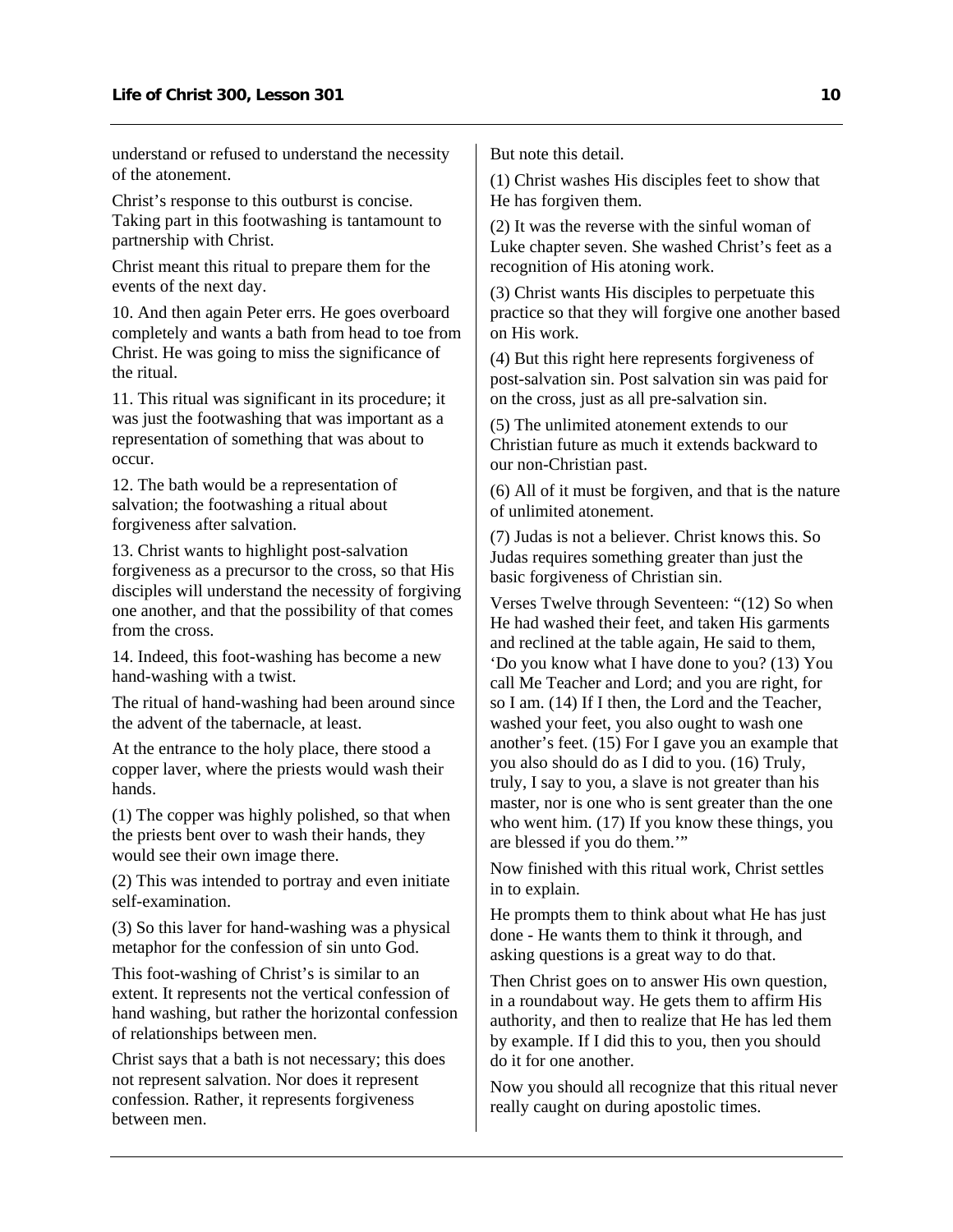This brings us to a conclusion: that the disciples never understood the ritual to be a command, but rather the reality behind the ritual as a necessity.

And the reality is to forgive the sins of others, as Christ has already forgiven them.

We now have this responsibility to imitate the underlying reality of the ritual.

From time to time we have to wash the feet of other people. That is, we have to come into contact with their dirt and grime that they pick up from walking around in the devil's world.

And it is our responsibility to wash that grime away. It is interesting that the metaphor has us doing the cleaning. In reality, Christ has done that completely through the cross.

But it is a good metaphor in that it has us participating in a dirty and unpleasant job. No one wants to clean up after the sinful spree of another. The fact of the matter is that the responsibility to do so remains.

But listen: the sins of others are not yours to bear. Cleaning their feet is a responsibility and a necessity because of the damage that may result to you and to the relationship if you perpetuate a grudge.

Because Christ has already borne our sins on the cross, we do not have to carry the debt of the sins of others. He has paid the price, and it is not really our debt at all. The sooner the forgiveness is given, the sooner we can be free from carrying the sin of another.

But of course there is a difficulty in this. What if the other person will not admit their wrongdoing? What if they rationalize their behavior, and justify it before you. How then can you forgive?

First, you must always be ready to forgive, as God is ready to forgive every unbeliever. You can do so because Christ has already died for those sins. Your readiness should never grow stale for that very reason.

Second, you must always keep the line of communication open - you should always be able to greet them with a clear conscience so that the issue of their sin may not remain a stumbling block.

Third, you must continue to pray for them, especially since this will prevent you from entering into judgment about the situation.

Fourth, the maintenance of your spiritual momentum is the only vindication you will ever need. Do not be self-righteous or haughty about this, but listen... this refutes any accusation that might be made against your character. Have the confidence of being right before God, and you will not worry at all about the other side.

These things all add up to washing someone else's feet. And it is dirty work, but if it results in the fulfillment of Romans 12:17-18, it is a good work indeed. "(17) Never pay back evil for evil to anyone. Respect what is right in the sight of all men. (18) If possible, so far as it depends on you, be at peace with all men."

IV. The Attitude of Christ toward the Pharisees.

Our Lord comes down hard on Simon and his friends around the table.

But always Christ concentrates their attention on the truth. He does not let them get away with a single falsehood.

When you find yourself among the Pharisees of this time, you yourself do the same.

And if necessary, defend the honor of others right in front of them. There is nothing more effective than that.

The Pharisees of this world are almost always hypocrites, and that hypocrisy is an easy thing to find and point out to them.

But you must never cast a blanket judgment over them. Christ was there because He felt He could help them realize what was best for them. He gave them a shot at repentance, even though they were terribly rude to Him.

#### <span id="page-13-0"></span>**The Women's Auxiliary**

#### The Women's Auxiliary

The Translation, Luke 8:1-3: "(1) And it came about in the proper order of things, and He kept on going around each city and village, preaching and evangelizing the kingdom of God and the twelve with Him. (2) And some women who had been healed from evil spirits and weaknesses, Mary, the one called Magdalene, from who seven demons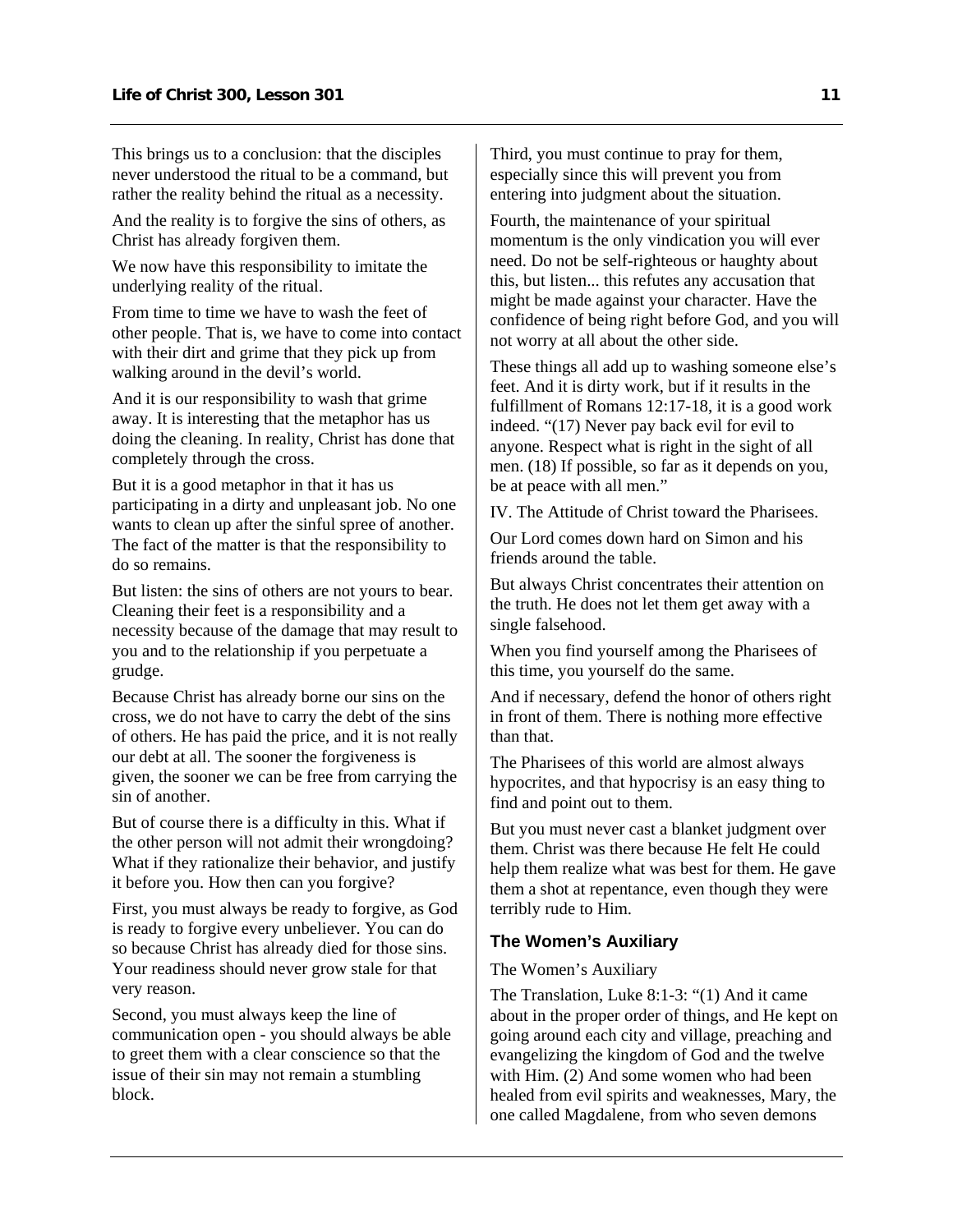were cast out, (3) and Joanna wife of Chouza steward of Herod and Susanna and many others, who were continuously serving them from their own private means."

I. The Exposition.

A. The first sentence is noteworthy in the Greek, because it employs the adverb KATHEXES. It denotes a sequence of events in a logical and proper order.

1. So whatever Luke is about to introduce here, it has a certain proper order following from the incident with the sinful woman at the house of Simon the Pharisee.

2. Since this passage has much to do with women, and the one preceding does as well, we can conclude that the women's auxiliary to the disciples sprang from the interaction with the unnamed woman of Luke seven.

3. The verb EGENETO is the aorist indicative of GINOMAI. This verb is unique in that it portrays something coming into being.

a. It has the connotation of an appearance out of nowhere, or from no discernible quarter.

b. It has the idea of the arrival of something truly new, whether just in one locality, or totally new in the whole world.

c. The idea of a woman's auxiliary was certainly nothing new, not even in the ancient world.

d. But Luke wants us to know of its spontaneous uprising. One day there was no auxiliary, and the next there was. It came about of its own accord.

4. Well actually it came about due to the initiative of some fantastic woman believers.

5. But the point is that Christ did not organize this; He did not form a committee for the formation of a woman's auxiliary.

6. One or several women took note of some of the logistical needs that existed for Christ and His disciples, and they began to fill them.

7. This came about in the proper order of things because of Christ's treatment of the sinful woman. He not only treated her well, but He also exalted her virtues in front of several Pharisees.

8. The Pharisees were the kind of men who used to thank God they were not born women. They

held women in no particular esteem, and often mistreated them. In short, they were quite genderprejudiced.

9. Now the women of Galilee had a champion, and His name was Jesus Christ.

10. In particular note that the sinful women saw a logistical need for Christ and deliberately went about taking care of that humble service of washing His feet.

11. It must have been her example that inspired the other women to participate.

12. Christ kept on going around to the cities and villages. This comes from the imperfect indicative of DIODEUO. That imperfect tense describes continuous past action.

13. Two participles put forth the nature of His travels:

a. He was preaching, KERUSSON, and evangelizing, EUAGGELIZOMENOS.

b. Specifically, He was preaching and evangelizing the kingdom of God.

c. These combine to tell us that he was doing the work of an itinerant minister through these towns. He was evangelizing, so that some might enter the kingdom of God; He was preaching, so that those who already resided there might gain and be built up.

14. The twelve were with Him, ostensibly learning and helping with the work.

B. In the next two verses, Luke names a few members of the women's auxiliary, and just what they were doing, and how: "(2) And some women who had been healed from evil spirits and weaknesses, Mary, the one called Magdalene, from who seven demons were cast out, (3) and Joanna wife of Chouza steward of Herod and Susanna and many others, who were continuously serving them from their own private means."

1. Verse two begins with a general category of women - those who had been healed from evil spirits and weaknesses.

a. The periphrastic construction reveals the radical healing work of Christ.

(1) This here is the pluperfect periphrastic, which contains the imperfect of the verb EIMI and the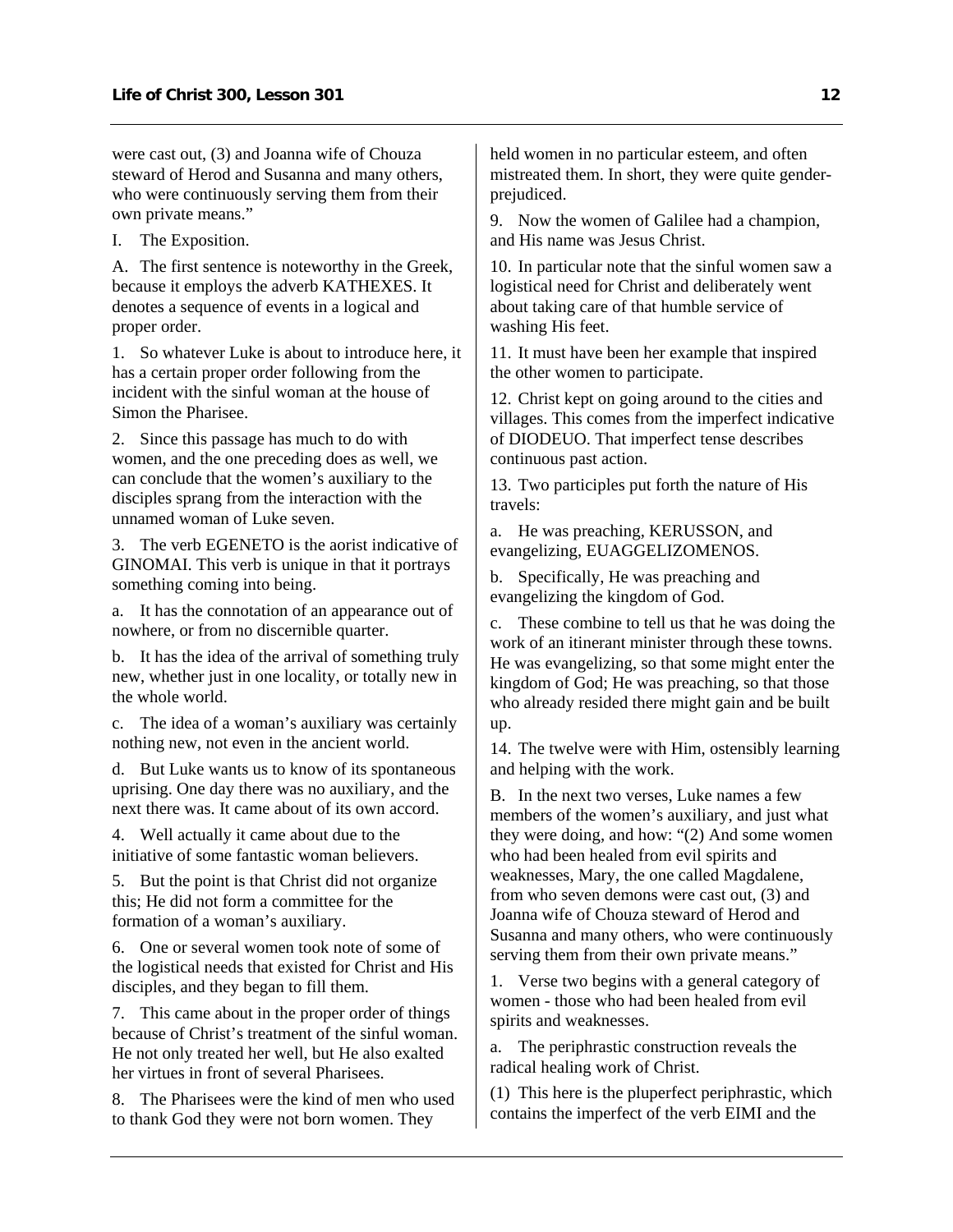perfect tense of the participle TETHERAPEUMENAI.

(2) This is a very strong way to emphasize perfective action. These healings and exorcisms were done in a permanent fashion.

b. Two categories of women received healing: those with demons, and those with weaknesses probably physical weaknesses.

2. The first woman is Maria, the one called Magdalene. Christ had cast seven demons from her.

a. This woman had endured much misery before she met Christ and believed.

(1) She must have reached the pinnacle of unhappiness and addiction in order to allow the demon possession.

(2) And the demon possession suppressed her own control, so that her actions doubtless became worse.

(3) To those on the outside, she had most likely the appearance of insanity; especially with so many different expressions of personality.

b. But one day she had the demons cast from her, and she believed, so that they could not re-enter.

c. She must have wondered just what to do for this man who had done so much for her, and now in a response of love, she reaches out to provide logistics.

d. But she is much more than just a logistical auxiliary; she followed Him even unto Jerusalem, into the great danger of the last week of His life, Matthew 27:55.

e. And when Christ's disciples had fled, Mary followed Christ to His cross, Mark 15:40.

f. After He had died, she still did not think her service to Him was complete, for she watched to see where He would be buried, Mark 15:47.

g. She was among the first to go to the tomb on resurrection day, Matthew 28:1; Mark 16:1. And when she had seen the empty tomb, she ran to tell Peter and John, John 20:2.

h. She returned to the tomb, and there she saw the risen Lord. Her faithfulness was rewarded with this great distinction.

i. Then Christ commands her to go tell His disciples that He would ascend into heaven. She said to them, "I have seen the Lord." John 20:17.

3. Joanna wife of Chouza steward of Herod is the second; she comes from a very distinguished family of servants - they were servants to Herod.

a. Now Joanna must indeed have been an outcast among the Jewish women of her day, for Herod himself was greatly despised.

b. Therefore it is ironic that she should find the true Messiah and follow Him. For while all the rest of the Jews were involved in counterproductive political activism, she found the only way to have a great effect.

c. She is a classic invisible hero - the mouse in the palace that no one knows, and yet she has more impact than anyone.

d. And just how did the gospel get to this Joanna? Think. It is John the Baptist who was imprisoned by Herod, and the messengers of John who had gone back and forth to Christ. Somewhere in all of that she received the gospel. Perhaps she had even heard the word from John himself.

e. And this Joanna would have been wealthy indeed.

f. And needless to say, she went from a horrid boss to the best boss in history. It was a really good career move for her.

g. She was present when they laid the body of Christ in the tomb, Luke 23:55, and was thus among those who were bringing the spices for the wrapping of the corpse, and told the disciples of the empty tomb, Luke 23:56-24:10.

4. The third mentioned by name is a certain Susanna.

a. She is not found elsewhere in the gospels, even though she was well enough know at the time of Luke's writing to simply mention her name and have confidence that the readers would know of her.

b. Since she is not mentioned elsewhere, we can have just a little conjecture. Her reputation as a good person must have continued beyond the time of Christ's life and into the church. Perhaps she